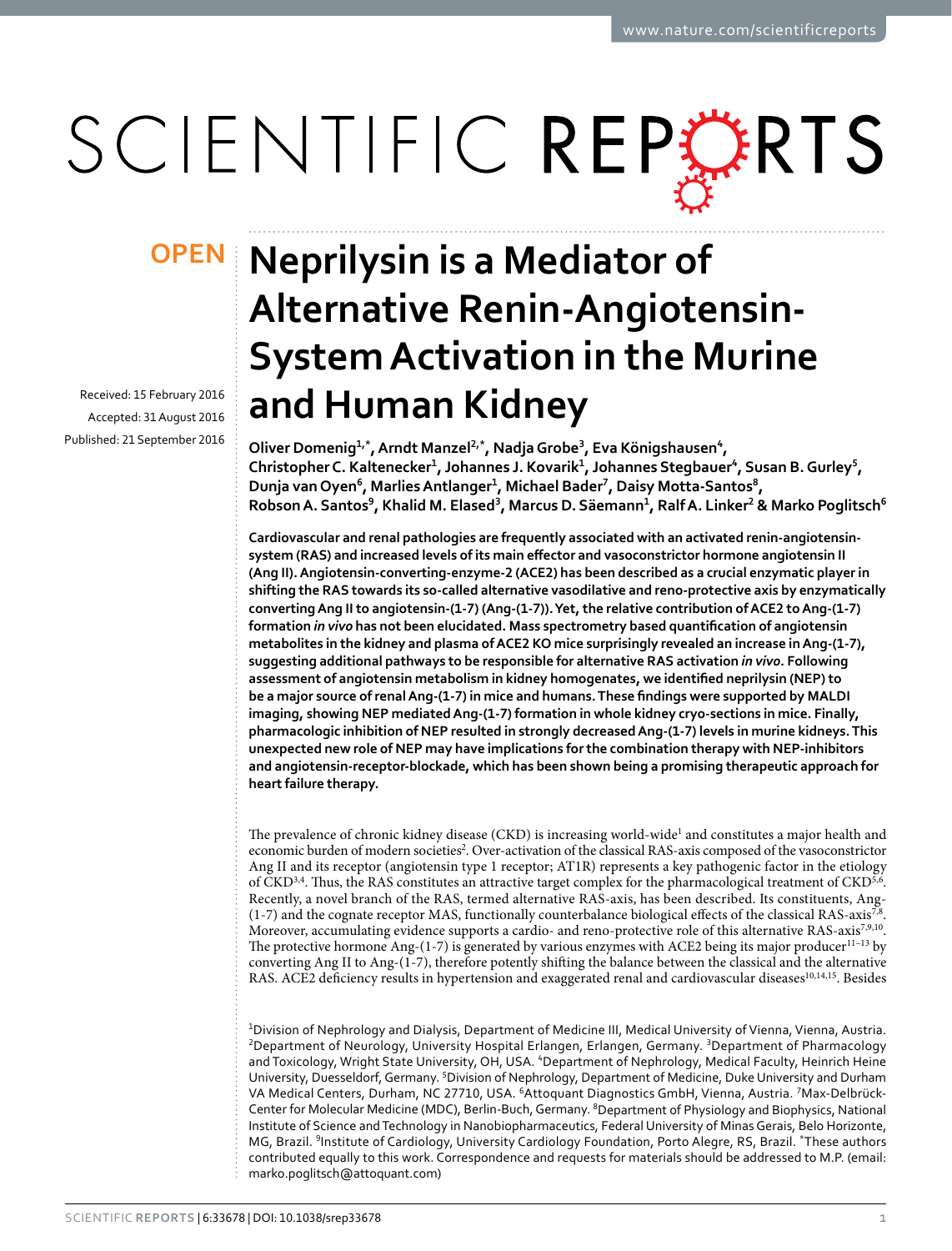ACE2, other enzymes such as prolyl-carboxy-peptidase (PCP)<sup>[16](#page-8-13)</sup>, prolyl-endo-peptidase (PEP)<sup>17</sup> and Neprilysin (NEP, neutral endopeptidase[\)18](#page-8-15) have been described, that are biochemically capable of producing Ang-(1-7) from Ang II and Ang I, respectively. Importantly, their actual contribution to renal Ang-(1-7) has not been elucidated, yet.

Since the combined pharmacologic blockade of NEP and AT1-receptor with LCZ696 showed significantly reduced overall mortality in the heart failure trial PARADIGM-H[F19,](#page-8-16) we were especially interested in the involvement of NEP in renal alternative RAS activation. The underlying mechanism of LCZ696 was attributed to the stabilization of vasoactive peptides including bradykinin and natriuretic peptides via NEP blockade<sup>20</sup>. Importantly, the PARAMOUNT trial<sup>[21](#page-8-18)</sup> also observed an increase in urinary albumin secretion in LCZ696 treated patients raising questions about the involvement of NEP in kidney physiology and suggesting the presence of tissue specific physiologically relevant actions of LCZ696. We speculated that NEP inhibition might affect the local RAS in the kidney at the level of the alternative pathway, possibly providing a molecular explanation for clinical observations described above. Since CKD has been shown to be the most common co-morbidity in chronic heart failure<sup>22</sup>, proving this hypothesis is of major clinical importance and might affect future therapeutic strategies in the treatment of heart failure.

The investigation of the tissue localized RAS is technically challenging, which is reflected by the heterogeneity of reported tissue angiotensin concentrations. The fluctuation of Ang II in plasma ranges over 3 orders of magnitude<sup>23–25</sup> while actual physiological levels range between 10 to 100 pg/ml<sup>26–28</sup>. To overcome some of the previous technical limitations, we used chemically identical isotope-labelled peptides as internal standards<sup>[29,](#page-9-1)[30](#page-9-2)</sup> for the multiplex liquid chromatography-tandem mass spectrometry (LC-MS/MS) based quantification of 10 angiotensin metabolites in plasma and tissue<sup>27,31</sup>. This highly specific method allowed us to investigate RAS metabolic pathways and circulating as well as equilibrium angiotensin concentrations at a new level of detail. We characterized RAS enzymes and peptide metabolites in wild-type and ACE2 knockout (ACE2 KO) mice, being a well described model for studying the alternative RAS<sup>[14,](#page-8-11)15</sup>. In order to assess potential clinical/therapeutic implications of our findings in murine tissue, we extended our angiotensin metabolic analyses to biopsies of living human kidney transplant donors.

#### **Results**

**Increased RAS activity and elevated Ang-(1-7) levels in the ACE2 KO kidney.** Kidney angiotensin concentrations of ACE2 knockout (ACE2 KO) and wild-type littermate control mice were quantified by LC-MS/MS. A highly significant increase (p< 0.001) of angiotensin I (Ang I) was observed in ACE2 KO mice, which was accompanied by elevated concentrations of its downstream metabolites including Ang II ( $p= 0.027$ ) and Ang-(1-7)  $(p=0.023)$  [\(Fig. 1a\)](#page-2-0). The ratios Ang- $(1-7)/$ Ang I and Ang- $(1-7)/$ Ang II were not significantly altered [\(Table 1\)](#page-2-1).

The quantification of circulating (Supplementary Fig. 1a) and equilibrium (Supplementary Fig. 1b) angiotensin levels in murine plasma revealed increases for Ang I, Ang II, Ang-(2-8), Ang-(3-8) and Ang-(1-5) in ACE2 KO animals, pointing to the enhancement of the RAS at the level of plasma renin activity.

The abundance of angiotensins in immediately stabilized plasma was lower than in kidney, which is in line with previously published reports<sup>[32](#page-9-5)</sup>. Equilibrium angiotensin levels in plasma were generally higher showing a strong correlation with circulating angiotensin levels. Comparison of equilibrium and circulating angiotensin levels revealed a significant increase of the Ang II/Ang I ratio.

As angiotensin quantification suggested an increase in plasma renin activity (PRA), we determined the concentration of AGT and plasma-renin-activity (PRA) by LC-MS/MS based Ang I formation assays. Plasma AGT was not altered in ACE2 KO mice (Supplementary Fig. 1c), while PRA was strongly elevated as compared to wild-type controls (31.9 [(ng/ml)/h] versus 14.5 [(ng/ml)/h],  $n =$  pool of 3 plasma samples). We further analysed the number of renin transcripts in the kidney by RT-PCR and determined the activity of renin in kidney homogenates, showing that neither renin expression [\(Fig. 1b\)](#page-2-0) nor renin activity [\(Fig. 1c\)](#page-2-0), were altered in ACE2 KO mice. We concluded that the increased plasma renin activity was likely due to posttranscriptional or posttranslational mechanisms such as altered secretion, since renal renin mRNA abundance as well as renin activity in kidney were unchanged in ACE2 KO mice.

**In murine kidneys, Ang II is primarily converted to Ang-(1-7) via PCP, but not ACE2.** We used pharmacological inhibition in order to dissect the relative contribution of different Ang II metabolizing kidney proteases to Ang-(1-7) formation. Therefore, we spiked murine kidney homogenates with Ang II and analysed its conversion to Ang-(1-7) in the presence and absence of the ACE2 inhibitor MLN-4760<sup>33</sup> and N-benzyloxycarbonyl-prolyl-prolinal (ZPP), the dual PCP and PEP inhibitor<sup>[17](#page-8-14),[18](#page-8-15)</sup> [\(Fig. 2a\)](#page-3-0). As expected, the renal Ang-(1-7) formation from Ang II in wild-type was significantly higher compared to ACE2 KO ( $p = 0.007$ ). MLN-4760 had no effect on Ang-(1-7) formation in the ACE2 KO kidney. However, it reduced Ang-(1-7) formation in wild-type mice to the level of ACE2 KOs. The additional presence of ZPP abolished Ang-(1-7) formation completely, assigning Ang-(1-7) formation primarily to PCP.

To better approximate the renal compartmentalization *in vivo*, we investigated if enzymatic distribution differs between cortex and medulla of murine kidneys (Supplementary Fig. 2). ACE2 mediated generation of Ang-(1-7) was higher in the cortex, whereas the relative contribution of ACE2 was still much lower compared to PCP, confirming a similar trend as observed in whole kidney homogenates ([Fig. 2a](#page-3-0)).

The mRNA expression of all metabolically investigated enzymes was additionally determined in cortex and medulla of the kidney (Supplementary Fig. 3a). The expression of the Ang II degrading enzymes ACE2 and PCP were significantly higher in the cortex in both wild-type and ACE2 KO, supporting our previous observations in Ang II metabolic analysis (Supplementary Fig. 2). The relative abundances of Ang I cleaving enzyme mRNA (NEP, PEP, ACE) were quantified as being evenly spread.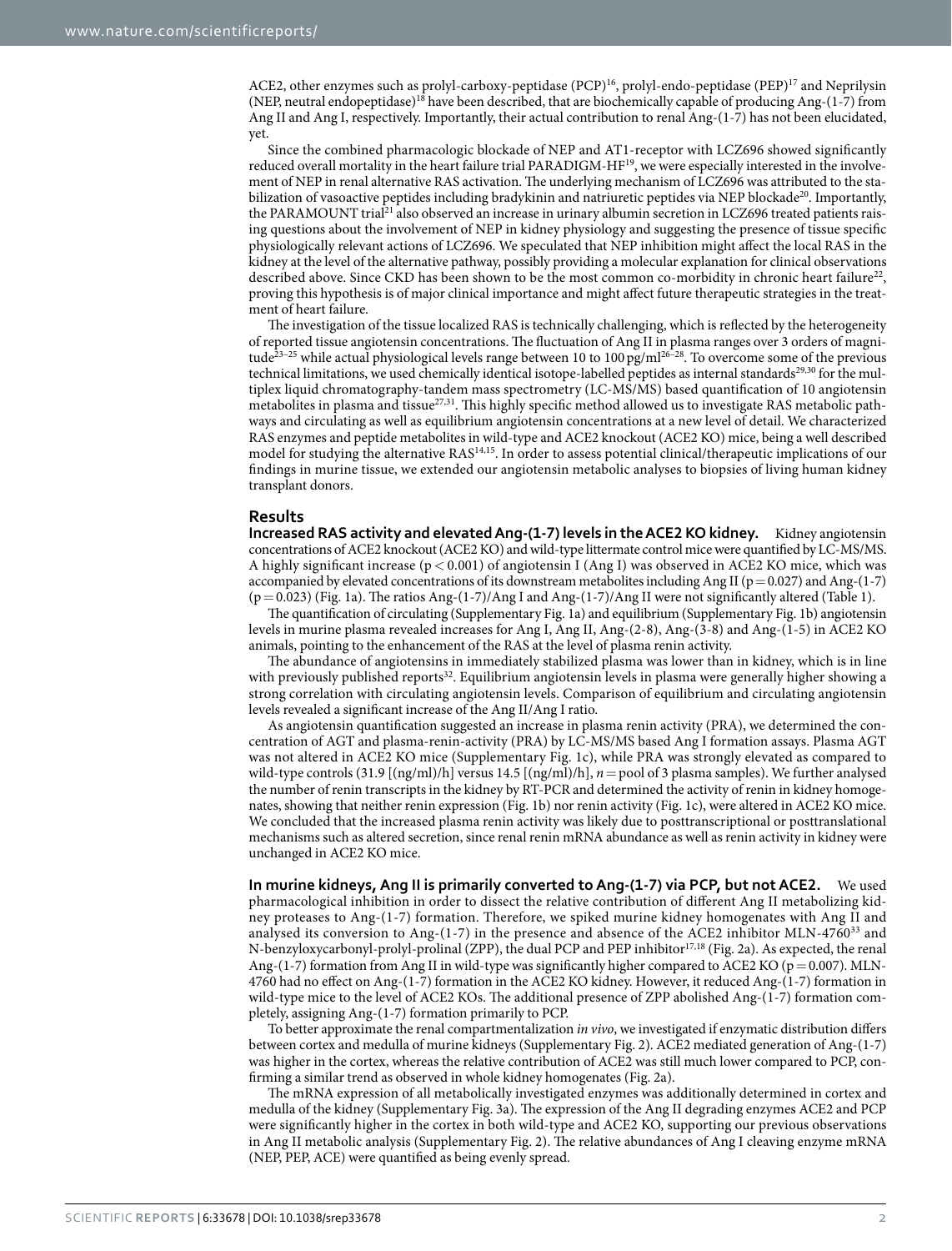

<span id="page-2-0"></span>**Figure 1. Elevated Ang-(1-7) levels in kidneys of ACE2 KO mice.** (**a**) Kidney angiotensin concentrations of wild-type (C57BL/6) and ACE2 knockout (ACE2 KO) mice (pg/g gram net weight). *n*=8 mice per group. Data presented as mean±s.d. Two-tailed Student's *t*-test. \**P*<0.05 \*\**P*<0.01 \*\*\**P*<0.001 vs. wild-type. **(b)** Relative mRNA abundance (to beta actin) of renin in murine renal medulla (dark grey) and cortex (light grey) of wildtype and ACE2 KO.  $n=8$  mice per group. Data presented as mean  $\pm$  s.d. One-way analysis of variance (ANOVA). \**P*<0.05vs. medulla. **(c)** Renal renin activity of wild-type (black) ACE2 KO (white) assayed by Ang I formation determination in homogenates following recombinant murine angiotensinogen spiking. *n*=4 mice per group. Data presented as mean  $\pm$  s.d. Two-tailed Student's *t*-test. not significant (NS) vs. wild-type.

<span id="page-2-1"></span>

| <b>Angiotensin Ratio</b>      | Wild-type     | ACE2 KO      |
|-------------------------------|---------------|--------------|
| Ang- $(1-7)/$ Ang I $(x100)$  | $14.3 + 10.5$ | $11.0 + 5.7$ |
| Ang- $(1-7)/$ Ang II $(x100)$ | $8.4 + 4.3$   | $12.6 + 4.9$ |

**Table 1. Ratios of renal angiotensin metabolites (pg/g) in wild-type and ACE2 knockout (ACE2 KO) mice.** Data are mean  $\pm$  s.e.m. of  $n=8$ .

**Ang II independent renal Ang-(1-7) formation via NEP in mice.** Due to the equal expression and activity of the alternative Ang II to Ang-(1-7) forming enzyme PCP in wild-type and ACE2 KO, we decided to investigate Ang-(1-7) formation via alternative pathways to explain the increased kidney Ang-(1-7) levels in ACE2 KO. Other groups previously reported a direct conversion of Ang I to Ang-(1-7) by analysing isolated rat glomeruli *ex vivo*[34.](#page-9-7)

Therefore, Ang-(1-7) and Ang II formation from Ang I was measured in murine kidney homogenates ([Fig. 2b\)](#page-3-0) in presence and absence of the ACE inhibitor lisinopril, ZPP and the NEP inhibitor DL-thiorphan. Due to the weak ACE inhibitory activity of DL-thiorphan<sup>[35](#page-9-8)</sup>, we used DL-thiorphan only in combination with lisinopril for controlled complete ACE inhibition. As expected, wild-type and ACE2 KO mice showed high similarities in the relative abundance of these two pathways ([Fig. 2b\)](#page-3-0). Ang II formation from Ang I was efficiently blocked by lisinopril, while Ang-(1-7) formation remained unaffected ([Fig. 2b\)](#page-3-0). We concluded that Ang-(1-7) formation might rather be produced directly from Ang I than through Ang II as an intermediate, as previously suggested<sup>36</sup>. Importantly,  $73.4 \pm 2.1\%$  of Ang I was converted directly to Ang-(1-7) while only  $26.6 \pm 2.1\%$  were metabolized to Ang II, which could be further processed by ACE2 or PCP. We concluded that the elevated renal Ang-(1-7) levels in ACE2 KO resulted from the increased Ang I.

DL-thiorphan reduced Ang-(1-7) formation from Ang I by 75.2  $\pm$  1.8% suggesting NEP to be the major source of Ang-(1-7) formation in the murine kidney. The dual prolyl-carboxy-peptidase/prolyl-endo-peptidase inhibitor ZPP resulted in a further significantly reduced Ang-(1-7) formation, however, to a much lower extent. Of note,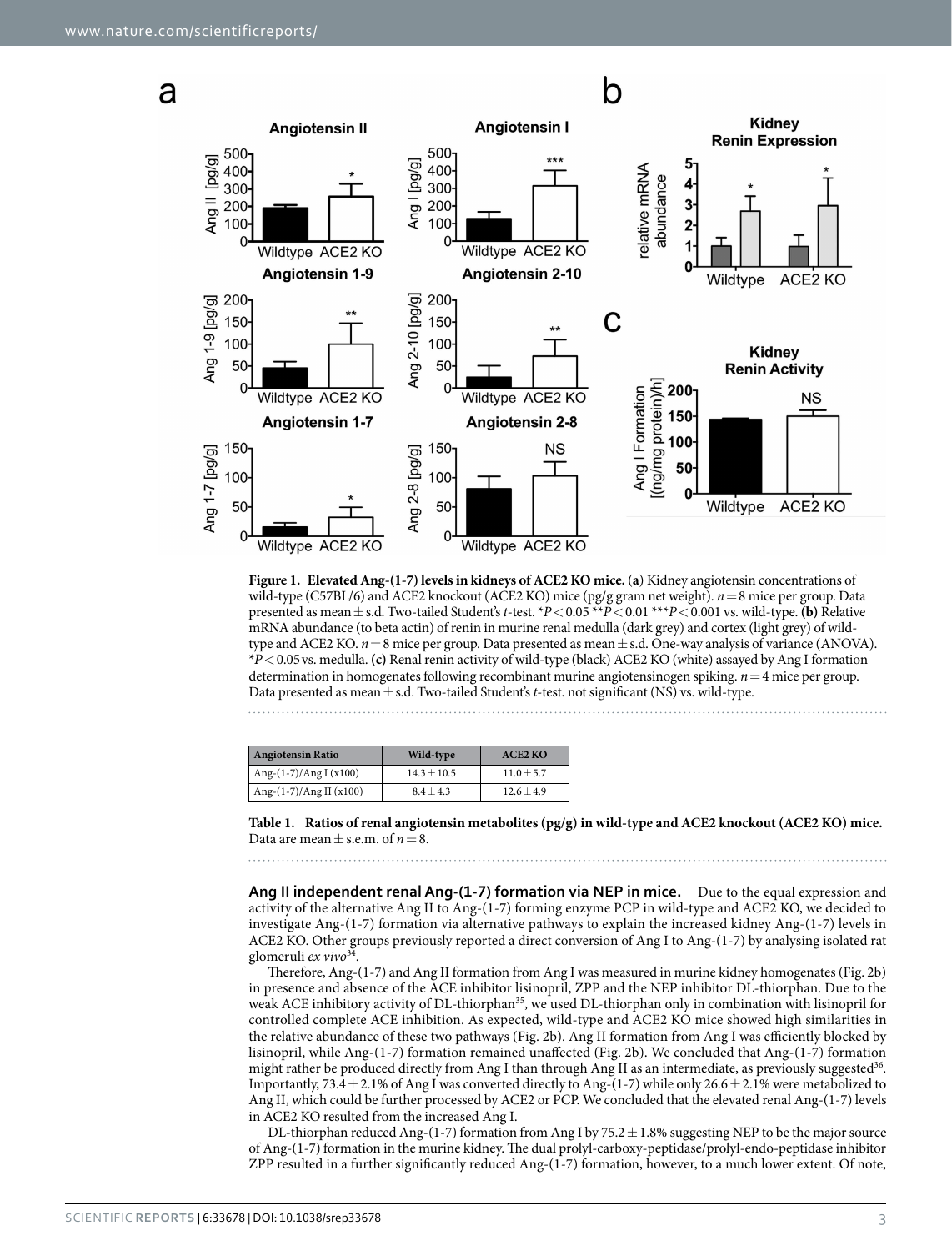

<span id="page-3-0"></span>**Figure 2.** Analysis of angiotensin metabolism in kidney homogenates of mice (**a–c**) and human (**d–f**). (**a**) Renal Ang II turnover to Ang-(1-7) of wild-type (black) and ACE2 KO mice (white) in presence and absence of specific inhibitors.  $n=4$  per group. Data presented as mean  $\pm$  s.d. One-way analysis of variance (ANOVA). \**P*<0.001 within wild-type group vs. solvent control. **(b)** Ang I turnover to Ang-(1-7) (left) and Ang II (right) of wild-type (black) and ACE2 KO (white).  $n=4$  per group. Data presented as mean  $\pm$  s.d. One-way analysis of variance (ANOVA). \**P*<0.001 vs. solvent control. **(c)** Enzymatic contribution to Ang II or Ang-(1-7) formation in mice was calculated on the inhibitor sensitive angiotensin formation rate of fig. 2a,b. Data presented as mean±s.d. **(d)** Human renal Ang II turnover to Ang-(1-7) in presence and absence of specific inhibitors. *n*=5 per group. Data presented as mean±s.d. One-way analysis of variance (ANOVA). \**P*<0.001 vs. solvent control. **(e)** Human Ang I turnover to Ang-(1-7) (left) and Ang II (right) in kidney homogenates. *n*=5 per group. Data presented as mean±s.d. One-way analysis of variance (ANOVA). \**P*<0.001 vs. solvent control. **(f)** Enzymatic contribution to Ang II or Ang-(1-7) formation in human was calculated on the inhibitor sensitive angiotensin formation rate of fig. 2d,e. Data presented as mean  $\pm$  s.d.

triple treatment inhibiting ACE (lisinopril), NEP (DL-thiorphan) and PEP (ZPP) did not abolish Ang-(1-7) from Ang I completely, suggesting the presence of an alternative pathway possibly involving the metabolite Ang-(1-9).

**Prominent role of NEP in Ang-(1-7) formation in the human kidney.** In order to assess potential clinical implications, we extended the metabolic analyses to kidney biopsies of living human transplant donors, observing several differences between mice and humans.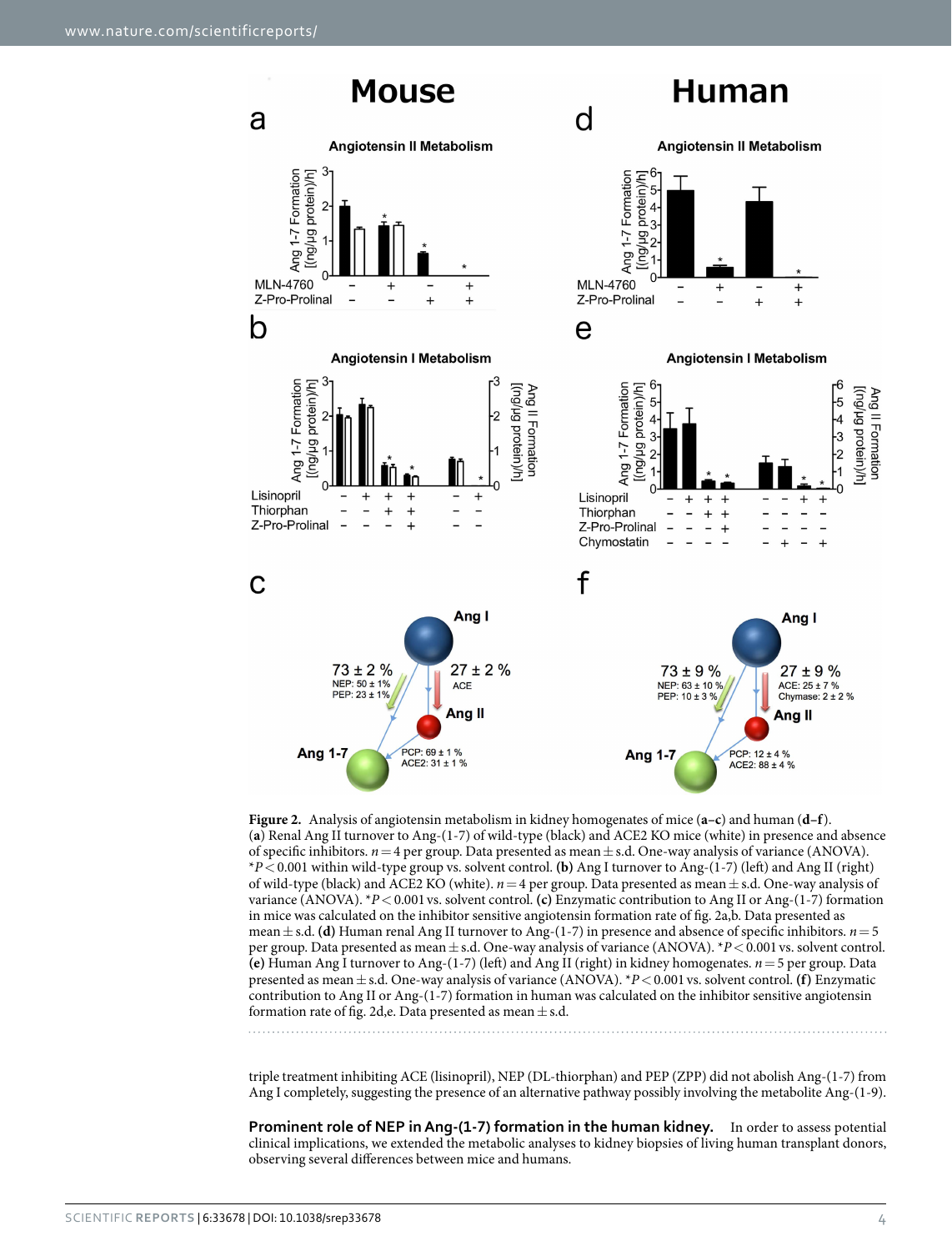

<span id="page-4-0"></span>**Figure 3. MALDI-Imaging reveals DL-thiorphan-sensitive Ang-(1-7) formation in renal cortex of mice. (a)** Diminishing effect of increasing DL-thiophan concentrations (0μM – 100μM) on local turnover of Ang I to Ang-(1-7) is shown by MALDI-Imaging. Brighter colors of the murine kidney section indicate pronounced Ang-(1-7) formation in the renal cortex. **(b)** Increasing Ang-(1-7) signals depending on lisinopril concentration (0μM–10μM). **(c)** Inhibitory capacity of 100μM DL-thiorphan on Ang I to Ang-(1-7) turnover in presence of 10μM lisinopril **(d)** Intensity of Ang-(1-7) formation (Fig. 3c) was calculated and is given in bars. *n*=4 per group. Data presented as mean±s.d. Two-tailed Student's *t*-test. \**P*<0.05 vs. 10μM lisinopril. **(e)** Schematic graph highlights the targeted angiotensin pathways of the used inhibitors.

First, in contrast to mice, ACE2 dominantly contributed to formation of Ang-(1-7) from Ang II in human kidneys (88.2  $\pm$  4.3% vs. 30.9  $\pm$  0.3%) [\(Fig. 2d](#page-3-0)). Secondly, the ACE inhibitor lisinopril was not able to completely abolish Ang II formation in the human kidney. At least a part of ACE independent Ang II formation was blocked by the chymase inhibitor chymostatin, supporting a role for chymase in Ang II formation in the human kidney [\(Fig. 2e](#page-3-0)). However, the turnover from Ang I to Ang-(1-7) was reduced significantly in the presence of DL-thiorphan in both humans and mice, confirming the species-independent prominent role of NEP in renal Ang-(1-7) formation.

Human kidney biopsies subjected to angiotensin metabolic analysis were further analysed regarding the tissue localization of angiotensin metabolizing enzymes by immunohistochemistry (Supplementary Fig. 4). Glomerular epithelial cells displayed strong signals for NEP, while ACE2 expression appeared to be less abundant in these cells. This expression pattern shows that NEP and its blood-derived substrate Ang I are in local proximity *in vivo*, suggesting a role for NEP in Ang-(1-7) formation in the intact human kidney.

**Ang I dependent Ang-(1-7) formation primarily in renal cortex of mice.** To complement our analysis in homogenates with more structurally intact tissue, we analysed the Ang I metabolism to Ang- (1-7) in cryo-sections of whole murine kidneys by MALDI-Imagin[g37](#page-9-10). We obtained a dose-depended DL-thiorphan-sensitive Ang-(1-7) signal in the cortex of murine kidney slices that were incubated with Ang I as a substrate [\(Fig. 3a](#page-4-0)). MALDI imaging tracks NEP activity by measuring the intensity of Ang-(1-7) signals on the surface of tissue slices that are incubated with an excess of Ang I as the natural substrate. In order to enhance the readout signal, protease inhibitors are added to the incubation buffer, that are aimed to avoid the degradation of Ang-(1-7) generated during the incubation. We observed a concentration dependent increase of Ang-(1-7) in the presence of lisinopril ([Fig. 3b\)](#page-4-0). As the stabilization of the product of the investigated enzymatic reaction is improving the signal in MALDI imaging, we decided to include lisinopril into MALDI assay. Beside blocking the ACE mediated degradation of Ang- $(1-7)^{38}$  $(1-7)^{38}$  $(1-7)^{38}$ , the ACE inhibitor lisinopril prevents formation of Ang- $(1-7)$  via Ang II ([Fig. 3e\)](#page-4-0). The specificity of the obtained Ang-(1-7) signal for NEP was confirmed by the NEP inhibitor DL-thiorphan, which was added on top of lisinopril [\(Fig. 3c,](#page-4-0)d). We observed a significant reduction of Ang-(1-7) formation from Ang I ( $p = 0.045$ ) suggesting a role of NEP in Ang-(1-7) formation in the intact murine kidney, with an increased enzymatic density in the renal cortex.

**NEP inhibition by LBQ657 (sacubitrilat) reduced renal Ang-(1-7) levels** *in vivo***.** Mice were treated intraperitoneally with 50mg/kg of the NEP inhibitor LBQ657 in order to investigate the impact of short term NEP inhibition on kidney angiotensin levels *in vivo*. Administration of LBQ657 significantly reduced Ang-(1-7) levels in the murine kidney by 53.1  $\pm$  10.6% (p = 0.026) accompanied by a lowered Ang-(1-7)/Ang I ratio (p = 0.047) ([Table 2](#page-5-0)). No significant alteration of any other quantified angiotensin could be observed in the LBQ657 treated group, although a clear trend towards reduced levels of angiotensins was present. Mean values for plasma equilibrium Ang-(1-7) levels and the Ang-(1-7)/Ang I ratio were also reduced in LBQ657 treated animals ([Table 3](#page-5-1)). However, p-values remained clearly above the significance threshold of 0.05.

#### **Discussion**

In this study, we dissected enzymatic Ang-(1-7) formation in the murine and human kidney, combining genetic knockout and pharmacological inhibition with multiplex mass spectrometry (RAS fingerprint) and refined MALDI-Imaging. Characterizing the RAS in ACE2 knockout mice by RAS fingerprint revealed increased levels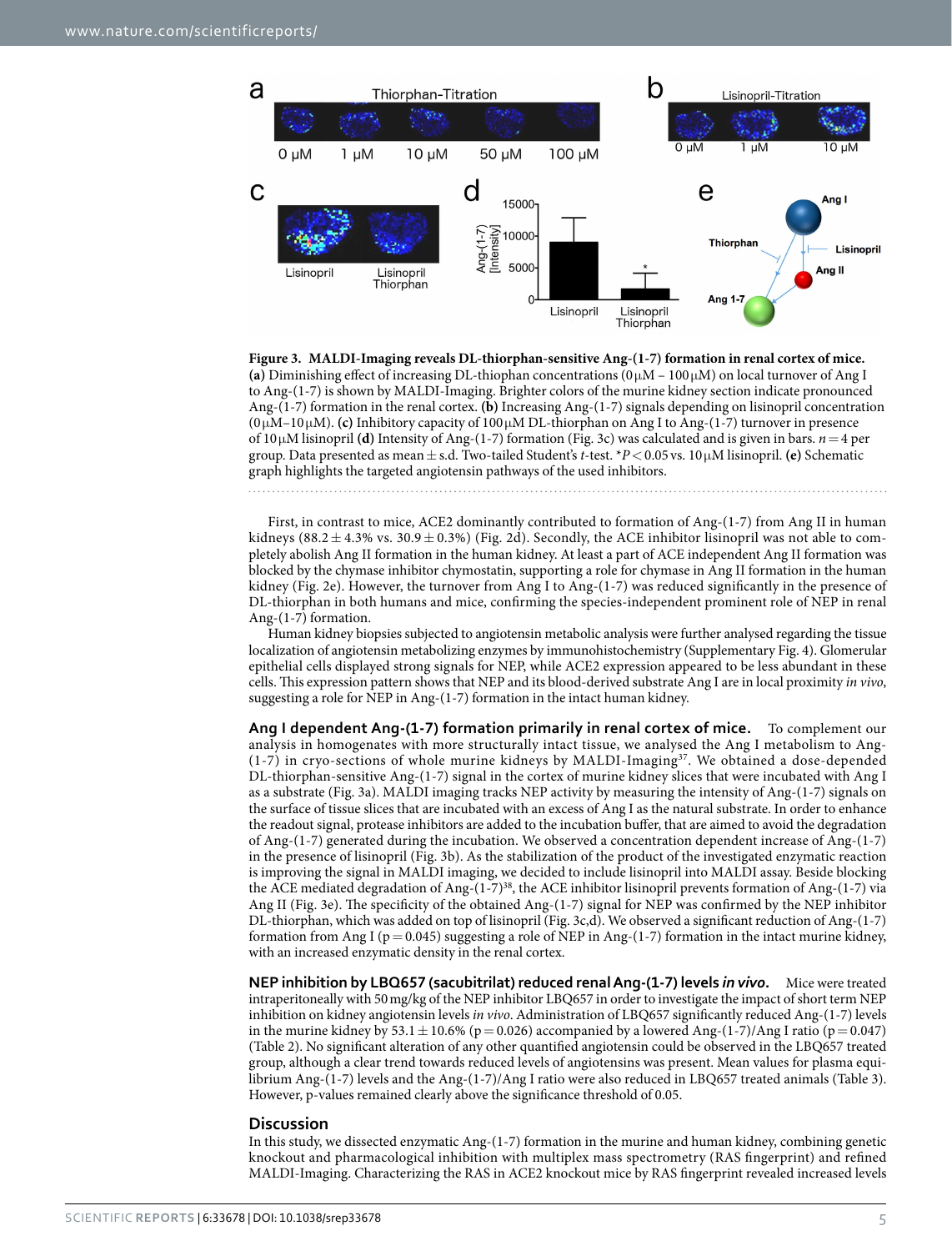<span id="page-5-0"></span>

| Angiotensin $(pg/g)$          | Vehicle       | LBQ657        |
|-------------------------------|---------------|---------------|
| Ang- $(1-7)$                  | $74 + 14$     | $35 + 4*$     |
| Ang II                        | $952 + 172$   | $642 + 99$    |
| Ang I                         | $399 + 69$    | $277 + 31$    |
| Ang- $(1-9)$                  | $249 + 62$    | $162 + 10$    |
| Ang- $(2-8)$                  | $211 + 33$    | $195 + 28$    |
| $Ang-(2-10)$                  | $147 + 22$    | $89 \pm 16$   |
| Ang- $(1-7)/$ Ang I $(x100)$  | $18.4 + 0.59$ | $13.4 + 2.0*$ |
| Ang- $(1-7)/$ Ang II $(x100)$ | $8.1 + 1.1$   | $6.1 + 1.2$   |

**Table 2. Renal angiotensin metabolites (pg/g) and their ratios of mice treated with vehicle or LBQ657 (50 mg/kg).** Data are mean  $\pm$  s.e.m. of  $n = 5$ . \**P* < 0.05 vs. vehicle.

<span id="page-5-1"></span>

| Angiotensin (pg/ml)           | Vehicle      | LBQ657       |
|-------------------------------|--------------|--------------|
| Ang- $(1-7)$                  | $39 + 12$    | $20 + 7$     |
| Ang II                        | $1396 + 294$ | $1423 + 540$ |
| Ang I                         | $1061 + 142$ | $970 + 341$  |
| Ang- $(1-5)$                  | $84 + 11$    | $73 + 34$    |
| $Ang-(2-8)$                   | $252 + 56$   | $269 + 91$   |
| $Ang-(3-8)$                   | $101 + 20$   | $114 + 36$   |
| Ang- $(1-7)/$ Ang I $(x100)$  | $3.5 + 0.8$  | $1.8 + 0.2$  |
| Ang- $(1-7)/$ Ang II $(x100)$ | $3.7 + 1.5$  | $1.5 + 0.2$  |

**Table 3. Equilibrium plasma angiotensin metabolites (pg/ml) and their ratios of mice treated with vehicle or LBQ657 (50 mg/kg).** Data are mean  $\pm$  s.e.m. of  $n = 5$ .

of Ang I, Ang II and their metabolites in comparison to wild-type mice. This is in line with previous reports, describing increased levels of Ang II in ACE2 KO mic[e39–41](#page-9-12). We and others further detected increased renal concentrations of Ang- $(1-7)$  in ACE2 KO mice<sup>15</sup>, which seems to undermine the role of ACE2 in Ang- $(1-7)$  formation in the kidney. Our findings point to the conclusion that the elevated Ang II levels in ACE2 KO animals are more likely a result of the increased plasma renin than being a consequence of the reduced Ang II breakdown by the lack of ACE2. Multiple mechanisms are known to be involved in the control of renin secretion including salt and fluid homeostasis, sympathetic nervous system activity, blood pressure and hormonal status<sup>42</sup>. The mechanisms lying behind the up-regulation of renin in response to ACE2 KO still need to be investigated and might involve ACE2 targets beyond the angiotensin system potentially interfering with renin secretion. Comparing Ang-(1-7)/Ang II ratios between kidneys of wild-type and ACE2 KO mice [\(Table 1\)](#page-2-1), challenges the classical con-cept that Ang-(1-7) is primarily generated via cleavage of Ang II by ACE2<sup>13,[43,](#page-9-14)44</sup>. Undoubtedly, the knockdown of ACE2 has detrimental consequences on kidney<sup>45</sup> and lung<sup>46</sup> physiology and has been reported to be involved in the development of diabetes-induced cardiovascular complications<sup>47</sup> and inflammation<sup>48</sup>. But only few and controversial data are available connecting ACE2 KO with actual angiotensin concentrations, which might be in part caused by technical issues in sample processing and subsequent angiotensin quantification. One could speculate that ACE2 generates Ang-(1-7) especially in proximity to its cognate receptor in a local molecular environment, which could explain the lack of impact on total plasma and tissue Ang-(1-7) levels. Beside Ang II conversion in Ang-(1-7), ACE2 is involved in apelin signaling<sup>49</sup>, bradykinin metabolism and dynorphin A<sup>[50](#page-9-21)</sup> degradation, as well as tryptophan uptake in the gut via a non-enzymatic mechanism<sup>[41](#page-9-22)</sup>, which might affect physiological conditions beyond RAS signaling.

Based on our observations in ACE2 KO mice, we decide to investigate Ang-(1-7) formation via alternative pathways and found NEP as a major renal Ang-(1-7) forming enzyme via Ang I cleavage. We further compared the relative metabolic rates in kidney homogenates and revealed species-specific similarities and differences. The relative formation rate of Ang II and Ang-(1-7) after Ang I spike was similar between humans and mice. However, the contribution of NEP in Ang-(1-7) formation was slightly increased in humans. Chymase activity was detected in the human kidney only, which is in line with previous findings<sup>[51](#page-9-23)</sup>. Interestingly, the relative contribution of ACE2 to Ang-(1-7) formation was more prominent in human compared to murine kidneys. Investigation of local turnover of Ang I on structurally intact kidneys using MALDI-Imaging showed a prominent local Ang-(1-7) generation in the renal cortex. Moreover, Ang II spiking experiments in separated cortex and medulla homogenates (Supplementary Fig. 2) revealed a higher Ang-(1-7) formation rate in the renal cortex indicating a crucial role of Ang-(1-7) in this compartment.

We are aware that the investigation of enzyme activities in tissue homogenates are not reflecting the *in vivo* situation as tissue homogenization releases multiple proteolytic enzymes from intracellular compartments facilitating non-physiological proximity of substrates and enzymes. In order to abrogate the impact of potentially interfering proteolytic enzymes on the assay readouts, specific inhibitor cocktails were designed to inhibit these interfering proteases, while preserving the activity of the enzymes of interest, which was proven by the usage of the recombinant enzymes and their specific inhibitors. While lisinopril and MLN-4760 are supposed being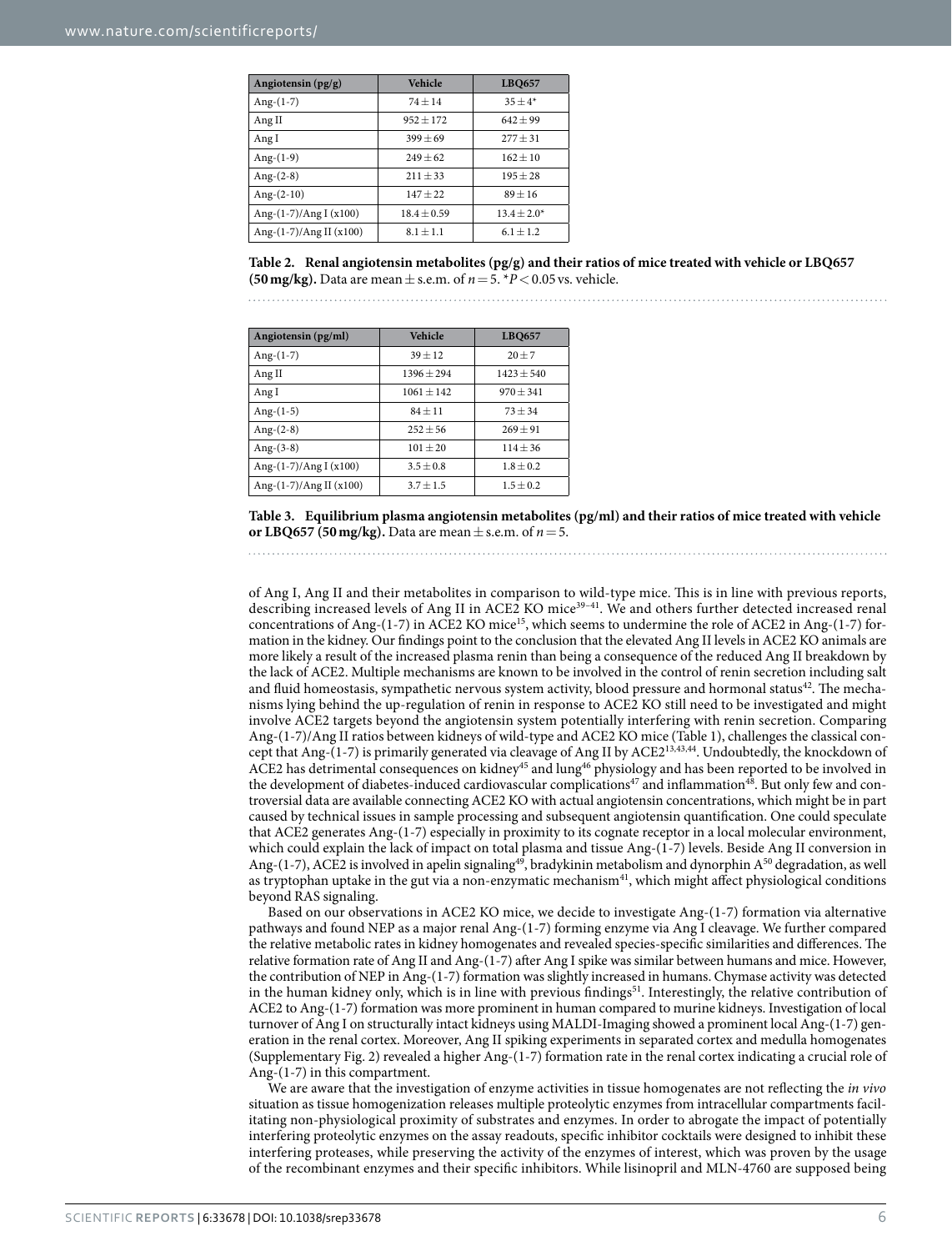specific inhibitors for ACE and ACE2, respectively, chymostatin inhibits a broad range of enzymes, such as chymase, chymotrypsin and lysosomal cysteine proteinases (cathepsins, A, B, C, G, H, L). Importantly, the NEP inhibitor DL-thiorphan has been reported to possess ACE inhibitory activity<sup>35</sup>. In fact, DL-thiorphan mediated inhibition of ACE was one of the reasons why NEP activity in MALDI imaging and tissue homogenates was investigated in the presence of lisinopril, as complete blockade of ACE by lisinopril prevents DL-thiorphan mediated effects on Ang-(1-7) stability.

Aiming to proof the *in vivo* relevance of our observations obtained in homogenate analysis and MALDI imaging, we treated mice by intraperitoneal injection with the specific active NEP inhibitor LBQ657 (sacubitrilat) and measured endogenous renal angiotensin concentrations. Endogenous angiotensin levels in kidneys and plasma of i.p. treated animals ([Table 2](#page-5-0) and [Table 3\)](#page-5-1) were elevated compared to untreated mice ([Fig. 1](#page-2-0), Supplementary Fig. 1a/b). In order to achieve the required dose for *in vivo* treatment of mice with LBQ657, that has been previously chemically produced by alkaline hydrolysis (Supplementary Fig. 5) of AHU-377 (sacubitril), 50% DMSO had to be used as a vehicle, which was different to the experiment in which we compared ACE2 KO and wild-type mice in terms of angiotensin levels. We speculated that increased angiotensin levels observed in vehicle treated animals might be explained by DMSO mediated hemodynamic changes, since previous telemetry experiments revealed a temporary decrease in blood pressure in mice following DMSO administration (data not shown).

We further observed a general trend towards decreased renal angiotensin metabolite levels following NEP inhibitor administration suggesting differences in kidney renin activity. Therefore, we used the Ang-(1-7)/Ang I ratio as a surrogate measure for NEP activity in the kidney that is independent of overall RAS activity. However, a potential interference of NEP inhibition on overall kidney RAS activity cannot be excluded and needs to be investigated in further studies.

Importantly, we could confirm that the administration of the NEP inhibitor LBQ657 significantly reduced Ang-(1-7) levels in the murine kidney, accompanied by a significant decrease in the Ang-(1-7)/Ang I ratio. ([Table 2](#page-5-0)). However, the reducing effect on Ang-(1-7) formation appeared to be less prominent *in vivo* when compared to previous findings in tissue homogenates. Beside NEP, further enzymes seem to be significantly involved in the generation of renal Ang-(1-7) *in vivo* as NEP inhibition by LBQ657 could not completely abolish Ang-(1-7) levels. Importantly, the lack of the reduction in the Ang-(1-7)/Ang II ratio in ACE2 KO mice suggests the existence of other alternative pathways of Ang-(1-7) formation that may compensate for the lack of ACE2. It might be speculated that ACE2 KO results in an enzymatic rearrangement in the kidney, where NEP or PCP could take over the role of ACE2 in Ang-(1-7) formation. If PCP might solely be able to compensate for ACE2 mediated Ang-(1-7) formation needs to be investigated in further studies on ACE2 knockout animals treated with NEP inhibitors.

LC-MS/MS based analysis of equilibrium angiotensin levels in plasma was employed to characterize the soluble RAS in murine samples. Equilibrium angiotensin levels make use of the fact that angiotensinogen is present in plasma at high concentrations, providing a stable rate of Ang I formation over a certain *ex vivo* incubation period, which is also the basis for the determination of plasma renin activity (PRA). In contrast to PRA assays, where Ang I is stabilized by using appropriate protease inhibitors, in equilibrium analysis Ang I is immediately converted to further downstream angiotensin metabolites and equilibrium levels are established. These levels are characterized by equal formation and degradation rates of individual angiotensin metabolites in the plasma sample that are determined by all enzymes, which are involved in plasma angiotensin metabolism. This principle is valid for all resulting angiotensin metabolite equilibrium levels and their ratios to be a valid surrogate of RAS enzyme activities in a plasma sample. Equilibrium angiotensin levels are generally higher compared to levels obtained from samples collected using an appropriate protease inhibitor cocktail for immediate inhibition of angiotensinases during sampling (Supplementary Fig. 1), which has also been observed in previous studies in humans and rats[27,](#page-9-3)[38.](#page-9-11) Interestingly, equilibrium angiotensin levels show a high correlation with immediately stabilized angiotensin levels. One could speculate that the increased equilibrium levels might be caused by the absence of endothelial receptors and enzymes during the *ex vivo* incubation step, therefore suggesting equilibrium angiotensin levels represent a portion of angiotensins that is visible to endothelial surfaces.

Although the trends on reduced Ang-(1-7) levels under NEP inhibition in plasma equilibrium analysis were similar compared to angiotensin levels in kidneys, the effects did not reach significance. A possible explanation for the more prominent effect in the kidney could be the difference in NEP abundance, since NEP is a membraneand blood cell bound enzyme, highly expressed in the kidney while hardly detectable in plasma[52.](#page-9-24) As NEP has been reported being expressed on leucocytes further investigations using whole blood are required to highlight NEP influence on systemic renin-angiotensin-system.

However, in the context of RAS-interfering therapies, our findings indicate major biochemical and physiological differences between human and murine kidneys. The formation of the key effector molecules of the classical and the alternative RAS (Ang II and Ang-(1-7), respectively), was significantly different between humans and mice. The role of ACE2 in human kidney function might be underestimated by the investigation of murine model systems, where ACE2 seems to be less involved in Ang II metabolism compared to humans. We conclude that species-specific molecular differences within the RAS exist between mice and humans that could affect kidney physiology and should be considered for future translational therapeutic approaches.

Our findings could be of clinical relevance for patients treated with an ACE inhibitor. ACE inhibitor treat-ment results in an increase of Ang I by inhibiting its conversion to Ang II<sup>[27,](#page-9-3)53</sup> and shows significant benefits in CK[D1](#page-8-0)[,4](#page-8-3),[5](#page-8-4). The increased availability of Ang I as a substrate for NEP in the kidney may have a significant impact on Ang-(1-7) formation *in vivo*. While Ang I levels are elevated and Ang II as a substrate for ACE2 or PCP mediated formation of Ang- $(1-7)$  is less available<sup>[27](#page-9-3)</sup>, NEP is likely to take over a major role in Ang- $(1-7)$  formation. In this context, the combined inhibition of ACE and NEP, despite showing remarkable effects on blood pressure<sup>54</sup>, might be detrimental in therapeutic settings, where Ang-(1-7) mediates renoprotective effects<sup>[9](#page-8-8)</sup>. The presence of chymase in human kidneys suggests a bypass of the inhibitory effect of ACE inhibitors on Ang II levels in humans,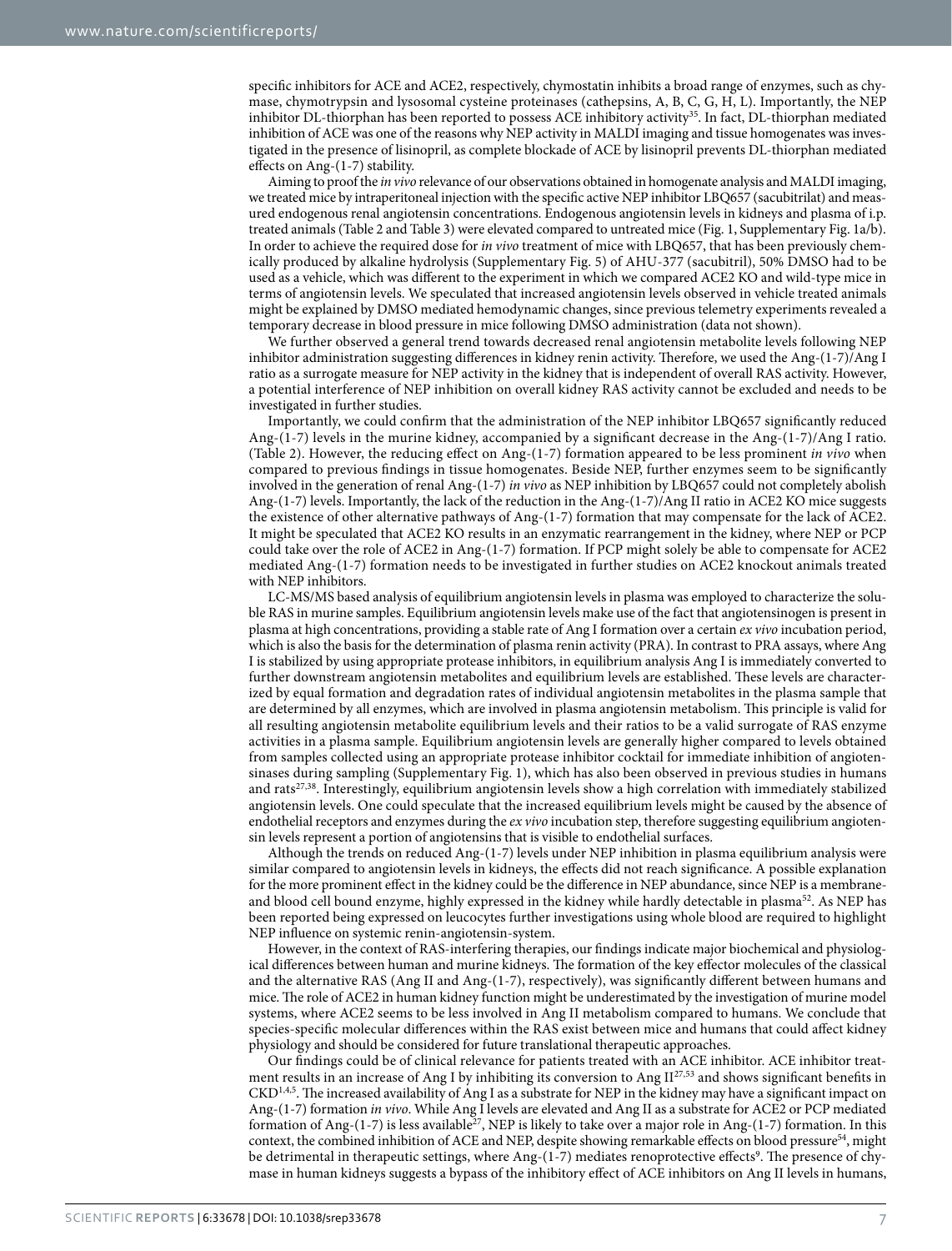which might gain importance in pathologic conditions like CKD, where cellular re-organization of the kidney structure occurs. Of note, it cannot be excluded that direct formation of Ang II from angiotensinogen via cathepsin G or tonin might also play a role in the maintenance of kidney Ang II levels *in vivo*. Nevertheless, ACE2 may antagonize this additional pathway of Ang II formation and may serve as efficient protection from excess Ang II in the human setting.

Our findings describe a role of NEP in the formation of the alternative, reno-protective Ang-(1-7)/MAS receptor axis in the kidney. This molecular mechanism may potentially affect the therapeutic administration of NEP inhibitor in combination with Ang II receptor blocker, LCZ696, which was recently approved for treatment of heart failure. The recent heart failure trial PARADIGM-HF involving over 8,000 patients had to be halted, since LCZ696 dramatically reduced overall mortality compared to treatment with valsartan<sup>19</sup>. Beyond Ang II blockade, the underlying mechanisms of these profound effects of LCZ696 are attributed to the stabilization of bradykinin and natriuretic peptides by NEP inhibition. However, data from the PARAMOUNT trial further revealed an increase in urinary albumin to creatinine ratio (UACR) in the LCZ696 treated group in patients with moderately impaired kidney function<sup>21</sup> indicting an involvement of NEP in kidney physiology, which could either be contributed by the direct effects of natriuretic peptides or to changes in local angiotensin metabolism.

Taking our findings together with results from clinical trials, the therapeutic inhibition of NEP in heart failure patients, especially those suffering from renal co-morbidities, may require further investigation.

#### **Materials and Methods**

**Mice Study.** All animal procedures were approved by the federal state government of middle Frankonia (#TS-05/10, #54-2532.1-12/11, AZ 84-02.04.2012.A250) in accordance to the German animal protection law and were performed by skilled experimenters.

**Murine Kidney and Plasma Preparation (wild-type vs. ACE2 KO).** 12 weeks old female wild-type and ACE2 KO mice with C57BL/6j background were maintained at the animal care facility of the University Erlangen-Nuremberg, Germany under a 12 h light/dark cycle, normal chow (SNIFF, Soest) and tap water *ad libitum*. For dissection of kidneys, mice were deeply anaesthetized, then CO2 asphyxiated and transcardially perfused with PBS. Harvested kidneys were immediately snap-frozen in liquid nitrogen and stored at −80 °C until shipment for analysis. Obtained heparin plasma samples were either equilibrated for 30 min at 37 °C before stabilization for equilibrium analysis or directly stabilized using a preformulated peptidase inhibitor cocktail (Attoquant Diagnostics GmbH) for circulating angiotensin analysis<sup>38</sup>. Stabilized samples were snap-frozen and stored at −80 °C until further processing.

**AHU-377 (sacubitril) – LBQ657 (sacubitrilat).** The NEP inhibitor AHU-377 (sacubitril) is a prodrug and physiologically activated in the liver by CES1<sup>[55](#page-9-27)</sup>. For intraperitoneal administration of the active drug LBQ657 (sacubitrilat), we chemically activated the prodrug by standard ester hydrolysis. 7-fold molar excess of NaOH was added to AHU-377 (Sigma-Aldrich) and incubated for 6 h at 60 °C. Solution was neutralized by equimolar hydrochlorid acid and evaporated to dryness. Chemical yield was controlled by mass spectrometry, operated in ES-negative mode (Supplementary Fig. 5).

**Murine Kidney and Plasma Preparation (Inhibitor Treatment).** 10 to 12 weeks old female wild-type with C57BL/6j background were maintained at the animal care facility of the University Duesseldorf, Germany under a 12 h light/dark cycle, normal chew (SNIFF, Soest) and tap water *ad libitum*. Vehicle (50% DMSO) or NEP-inhibitor (LBQ657 (Sigma-Aldrich): 50mg/kg) were administrated i.p. 4hours prior to kidney and heparin plasma sampling. Kidneys were obtained as given above, while heparin plasma was incubated for 30min at 37 °C for equilibrium analysis, stabilize[d38](#page-9-11) and stored at −80 °C until shipment.

**Human Kidney Biopsy Preparation.** This study was approved by the Ethics Committee of the Medical University of Vienna (EK #1496/2014) and was performed in accordance to the good clinical practice guidelines. Written informed consent was obtained before biopsies were taken perioperative from 5 kidney donors in 2014. Renal biopsies were either snap frozen in liquid nitrogen for angiotensin metabolism analysis or fixed in formalin for histological examination.

**Immunoreactive staining.** Formalin-fixed paraffin-embedded myocardial biopsies were cut to 4μm sections, deparaffinized in xylene and rehydrated in graded ethanol and water. Antigens were unmasked by autoclaving (30 min) in retrieval buffer (Chymase, NEP: Tris/EDTA buffer pH8; ACE, ACE2, PEP, PCP: Na-citrate buffer pH6) and endogenous peroxidase was blocked (3% H<sub>2</sub>O<sub>2</sub>). Following blockade of non-specific background (Ultra V Block, Thermo Scientific, MA), slides were incubated in primary antibody (ACE 1:50, PEP 1:500, PCP 1:300, all Sigma-Aldrich; chymase 1:500, abcam; NEP, 1:50, Novocastra; ACE2, 1:100, R&D Systems) diluted in 1% bovine serum albumin (BSA) in PBS for 1hour. Subsequently, slides were washed in PBS, treated with primary antibody enhancer, HRP polymer and developed using 3,3′-diaminobenzidine enhanced by cobalt/nickelchloride (all Thermo Scientific) to form a brown/black precipitate. After counterstaining with haematoxylin (Merck, Germany), slides were dehydrated, coverslipped and photomicrographed.

**Analysis of Angiotensin Metabolism.** Metabolic RAS analysis was performed by Attoquant Diagnostics GmbH, Vienna, Austria. Renal biopsies of mice and humans were extracted and homogenized in phosphate-buffered saline (PBS) using low-energy sonication. The metabolism of spiked Ang I, Ang II (Fisher Scientific) or recombinant murine AGT (Sino Biological Inc.) for the renin activity assay, respectively, was assayed in homogenates after *ex vivo* incubation at 37 °C in presence or absence of specific enzyme inhibitors. Lisinopril (10 μM, Sigma-Aldrich), chymostatin (10 μM, Sigma-Aldrich), Z-Pro-Prolinal (20 μM, Sigma-Aldrich),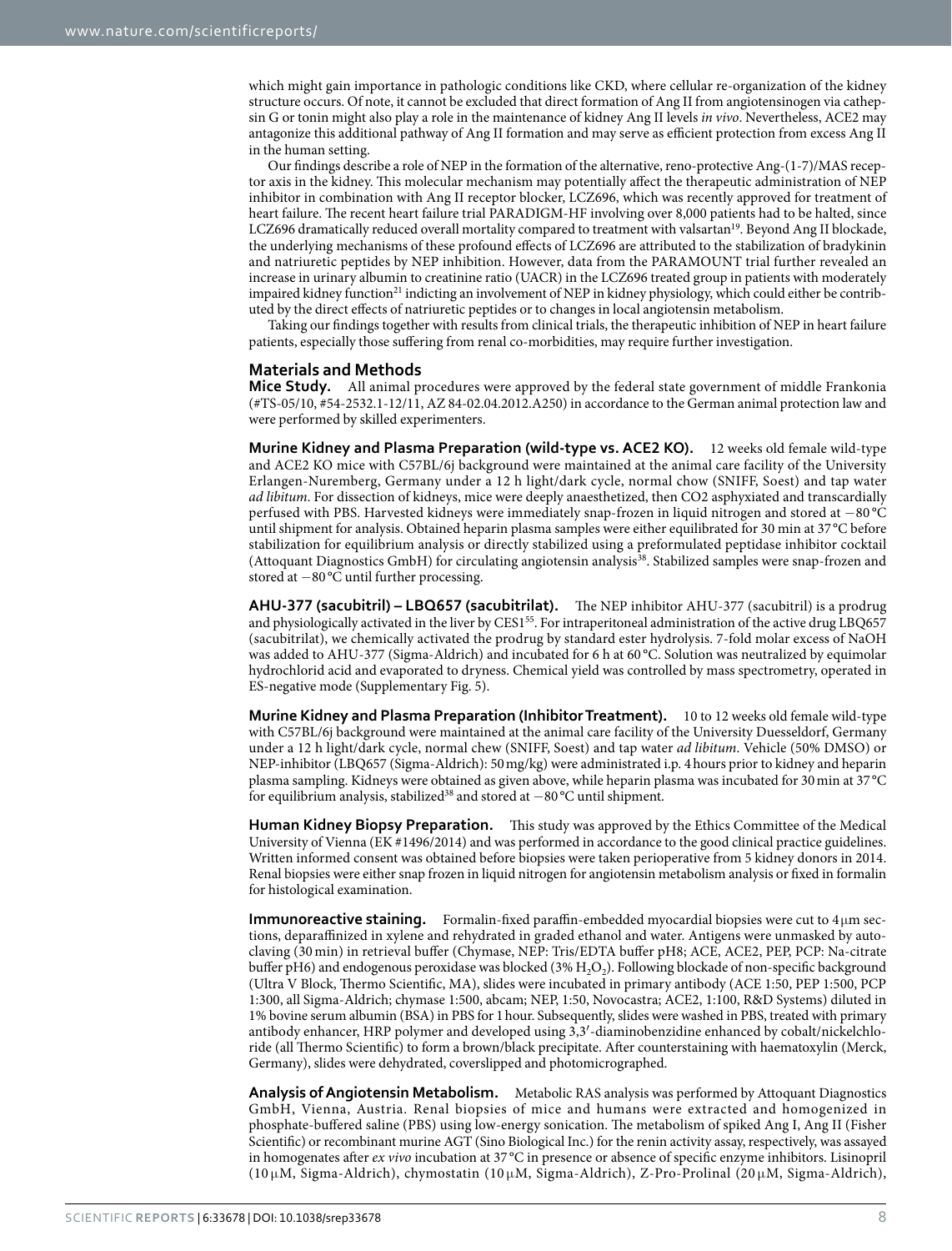MLN-4760 (10 μM, Merck-Millipore), DL-thiorphan (100 μM, Sigma-Aldrich). Aminopeptidase Inhibitor  $(10\,\mu\text{M}, \text{Sigma-Aldrich})$  was added to all samples.

The enzyme activity was calculated by determining the inhibitor sensitive part of product formation in incubated samples and is presented as a product formation in ng of the corresponding angiotensin product per μg protein per hour. In order to proof linearity of the assay in dependence of enzyme abundance, Ang I and Ang II metabolism were assayed in serial diluted kidney homogenates (Supplementary Fig. 6). All experiments were performed in the linear range of the assay.

**Angiotensin Peptide Quantification.** Angiotensin peptide quantification by liquid chromatography tandem-mass spectrometry analysis (LC-MS/MS) was performed by Attoquant Diagnostics GmbH (Vienna, Austria) as previously described<sup>[27,](#page-9-3)[31](#page-9-4)</sup>.

**MALDI-Imaging.** Consecutive tissue sections were prepared from fresh frozen kidneys  $(n=4)$  as previously described<sup>37</sup> and incubated with 772  $\mu$ M Ang I at 37 °C for 5 min. Inhibition of renal Ang-(1-7) formation was tested using reaction mixtures spiked with lisinopril ( $10\mu$ M, Sigma-Aldrich) alone or in combination with the neprilysin-inhibitor DL-thiorphan (100  $\mu$ M, Sigma-Aldrich) or Aminopeptidase-A inhibitor (10  $\mu$ M, Sigma-Aldrich) was present in all samples. The imaging technique is described in detail elsewhere<sup>37</sup>.

**Real Time PCR.** Relative abundance of ACE, ACE2, PEP, PCP, renin and NEP mRNAs in murine renal medulla and cortex were analysed by semiquantitative real time PCR. Kidneys were separated into medulla and cortex and further mechanically disrupted in TriFast®(PeqLab, Erlangen, Germany) using a glass douncer. Total RNA was extracted using the PeqGold RNA isolation kit (PeqLab) and 1 μg of RNA reversely transcribed using QuantiTect® transcriptases (QIAGEN) and random polyT primers. Resulting cDNA was diluted (1:30) in DNase/RNase free water (Gibco) and directly used in amplification reactions. Predeveloped TaqMan probe/ primer pair assays (Supplementary Fig. 4b) and accessory reagents (PCR SuperMix-UDG, ROX reference dye, all from Life Technologies) were used for amplification. PCR reactions were performed at a 10μl scale on an Applied Biosystems SDS 7900 real time PCR System (Life Technologies) in quadruplicates; relative quantification was performed by the ΔΔCT method (Schmittgen and Livak 2008), normalizing target gene expression on *Actb*/β-Actin.

**Statistic.** Unpaired Student's *t-t*est was used to evaluate the differences between two groups. For more than two groups, ordinary one-way ANOVA followed by Bonferroni's multiple comparison correction was used.

For real-time PCR, relative quantification values were tested for normal distribution using the D'Agostino & Pearson omnibus normality test and afterwards analysed by one-way ANOVA with Tukey's test.

#### **References**

- 1. Udani, S., Lazich, I. & Bakris, G. L. Epidemiology of hypertensive kidney disease. *Nat. Rev. Nephrol.* **7,** 11–21 (2011).
- <span id="page-8-1"></span><span id="page-8-0"></span>2. Hodgson, T. A. & Cai, L. Medical care expenditures for hypertension, its complications, and its comorbidities. *Med. Care* **39,** 599–615 (2001).
- <span id="page-8-2"></span>3. Rezk, B. M. *et al.* Angiotensin II infusion induces marked diaphragmatic skeletal muscle atrophy. *PLoS One* **7,** e30276 (2012).
- <span id="page-8-3"></span>4. Yamout, H., Lazich, I. & Bakris, G. L. Blood Pressure, Hypertension, RAAS Blockade, and Drug Therapy in Diabetic Kidney Disease. *Adv. Chronic Kidney Dis*. **21,** 281–286 (2014).
- <span id="page-8-4"></span>5. Ptinopoulou, A. G., Pikilidou, M. I. & Lasaridis, A. N. The effect of antihypertensive drugs on chronic kidney disease: a comprehensive review. *Hypertens. Res.* **36,** 91–101 (2012).
- <span id="page-8-5"></span>6. Chukwukadibia Onuigbo, M. A. RAAS Inhibition and Cardiorenal Syndrome. *Curr. Hypertens. Rev*. **10,** 107–111 (2014).
- <span id="page-8-6"></span>7. Zhang, K. *et al.* Angiotensin(1-7) attenuates the progression of streptozotocin-induced diabetic renal injury better than angiotensin receptor blockade. *Kidney Int*. **87,** 359–369 (2014).
- <span id="page-8-7"></span>8. Patel, V. B. *et al.* Antagonism of angiotensin 1-7 prevents the therapeutic effects of recombinant human ACE2. *J. Mol. Med.* (*Berl*). **93,** 1003–1013 (2015).
- <span id="page-8-8"></span>9. Giani, J. F. *et al.* Angiotensin-(1-7) Attenuates Diabetic Nephropathy in Zucker Diabetic Fatty Rats. *Am. J. Physiol. Renal Physiol*. **302,** 1606–1615 (2012).
- <span id="page-8-9"></span>10. Santos, R. A. S. *et al.* Angiotensin-(1-7) is an endogenous ligand for the G protein-coupled receptor Mas. *Proc. Natl. Acad. Sci. USA* **100,** 8258–8263 (2003).
- <span id="page-8-10"></span>11. Oudit, G. Y. & Penninger, J. M. Recombinant human angiotensin-converting enzyme 2 as a new renin-angiotensin system peptidase for heart failure therapy. *Curr. Heart Fail. Rep*. **8,** 176–183 (2011).
- 12. Oudit, G. Y. *et al.* Human recombinant ACE2 reduces the progression of diabetic nephropathy. *Diabetes* **59,** 529–538 (2010).
- <span id="page-8-21"></span>13. Donoghue, M. *et al.* A novel angiotensin-converting enzyme-related carboxypeptidase (ACE2) converts angiotensin I to angiotensin 1-9. *Circ. Res.* **87,** E1–E9 (2000).
- <span id="page-8-11"></span>14. Gurley, S. B. *et al.* Altered blood pressure responses and normal cardiac phenotype in ACE2-null mice. *J. Clin. Invest.* **116,** 2218–2225  $(2006)$
- <span id="page-8-12"></span>15. Wysocki, J. *et al.* ACE2 deficiency increases NADPH-mediated oxidative stress in the kidney. *Physiol. Rep*. **2,** e00264 (2014).
- <span id="page-8-13"></span>16. Kehoe, K., Brouns, R. & Verkerk, R. Prolyl Carboxypeptidase Activity Decline Correlates with Severity and Short-Term Outcome in Acute Ischemic Stroke National Institutes of Health Stroke Scale. *Neurochem. Res.* **40,** 81–88 (2014).
- <span id="page-8-14"></span>17. Grobe, N. *et al.* Identification of prolyl carboxypeptidase as an alternative enzyme for processing of renal angiotensin II using mass spectrometry. *Am. J. Physiol. Cell Physiol.* **304,** C945–C953 (2013).
- <span id="page-8-15"></span>18. Yamamoto, K., Chappell, M. C., Brosnihan, K. B. & Ferrario, C. M. *In vivo* metabolism of angiotensin I by neutral endopeptidase (EC 3.4.24.11) in spontaneously hypertensive rats. *Hypertension* **19,** 692–696 (1992).
- <span id="page-8-17"></span><span id="page-8-16"></span>19. McMurray, J. J. V. *et al.* Angiotensin–Neprilysin Inhibition versus Enalapril in Heart Failure. *N. Engl. J. Me*d. **371,** 993–1004 (2014). 20. Sabe, M. A., Jacob, M. S. & Taylor, D. O. A new class of drugs for systolic heart failure: The PARADIGM-HF study. *Cleve. Clin. J. Med*.
- <span id="page-8-18"></span>**82,** 693–701 (2015). 21. Voors, A. A. *et al.* Renal effects of the angiotensin receptor neprilysin inhibitor LCZ696 in patients with heart failure and preserved ejection fraction. *Eur. J. Heart Fail*. **17,** 510–517 (2015).
- <span id="page-8-19"></span>22. van Deursen, V. M. *et al.* Co-morbidities in patients with heart failure: an analysis of the European Heart Failure Pilot Survey. *Eur. J. Heart Fail*. **16,** 103–111 (2014).
- <span id="page-8-20"></span>23. Zong, W. *et al.* Regulation of angiotensin-(1-7) and angiotensin II type 1 receptor by telmisartan and losartan in adriamycininduced rat heart failure. *Acta Pharmacol. Sin.* **32,** 1345–1350 (2011).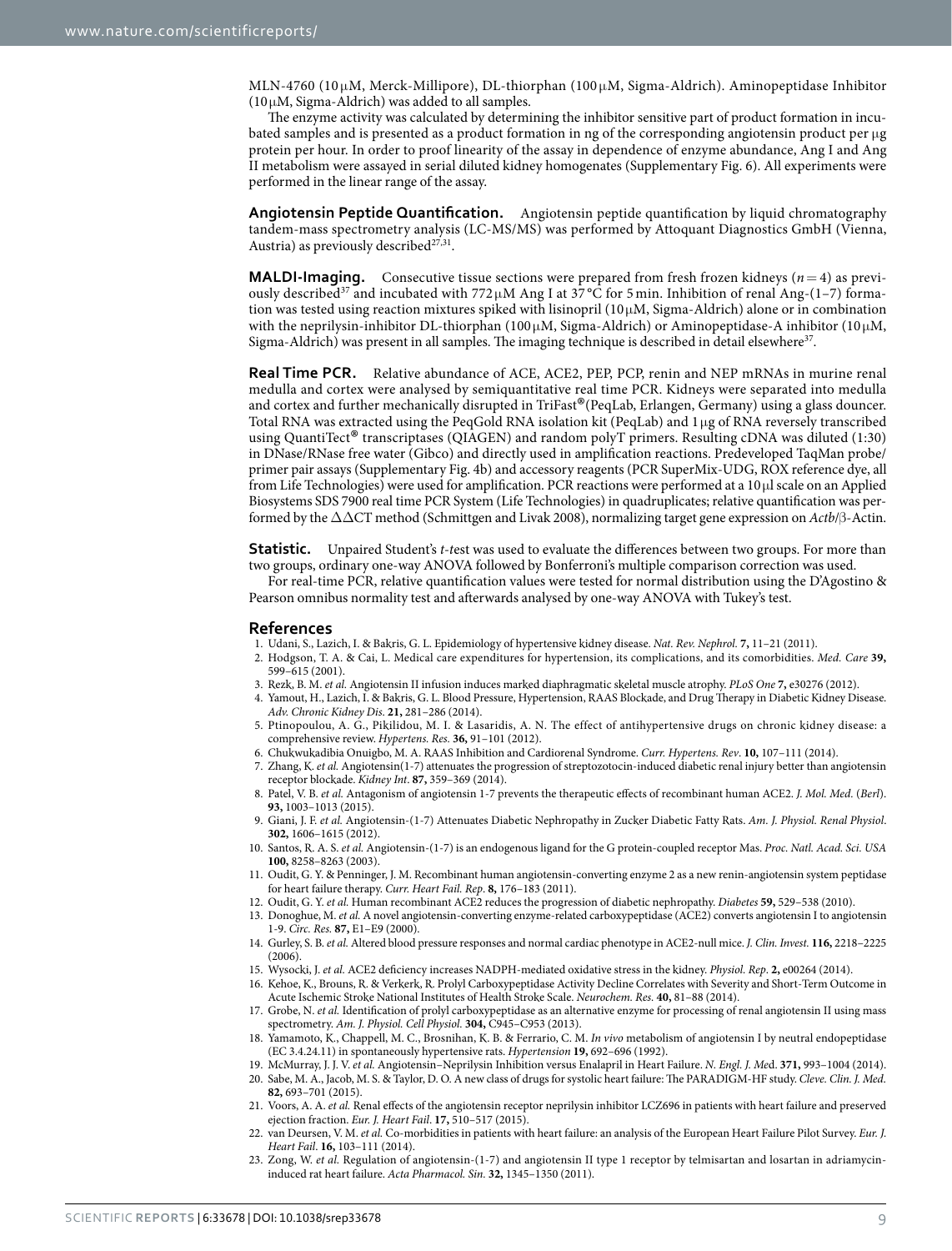- 24. Ali, Q., Wu, Y., Nag, S. & Hussain, T. Estimation of angiotensin peptides in biological samples by LC–MS method. *Anal. Methods* **6,** 215–222 (2014).
- 25. Xi, Y.-Y., Liu, B., Yang, L.-X., Kuang, C.-W. & Guo, R.-W. Changes in levels of angiotensin II and its receptors in a model of inverted stress-induced cardiomyopathy. *Eur. J. Med. Res.* **19,** 54 (2014).
- <span id="page-9-0"></span>26. dos Santos, A. F. *et al.* Reduced plasma angiotensin II levels are reversed by hydroxyurea treatment in mice with sickle cell disease. *Life Sci*. **117,** 7–12 (2014).
- <span id="page-9-3"></span>27. Kovarik, J. J. *et al.* Molecular regulation of the renin-angiotensin system in haemodialysis patients. *Nephrol. Dial. Transplant* **30,** 115–123 (2015).
- 28. Campbell, D., Lawrence, A., Towrie, A. & Kladis, A. Differential regulation of angiotensin peptide levels in plasma and kidney of the rat. *Hypertension* **18,** 763–773 (1991).
- <span id="page-9-1"></span>29. Kirkpatrick, D. S., Gerber, S. A. & Gygi, S. P. The absolute quantification strategy: a general procedure for the quantification of proteins and post-translational modifications. *Methods* **35,** 265–273 (2005).
- <span id="page-9-2"></span>30. Gerber, S. A., Rush, J., Stemman, O., Kirschner, M. W. & Gygi, S. P. Absolute quantification of proteins and phosphoproteins from cell lysates by tandem MS. *Proc. Natl. Acad. Sci*. **100,** 6940–6945 (2003).
- <span id="page-9-4"></span>31. Roksnoer, L. C. W. *et al.* Optimum AT1 receptor-neprilysin inhibition has superior cardioprotective effects compared with AT1 receptor blockade alone in hypertensive rats. *Kidney Int*. **88,** 109–120 (2015).
- <span id="page-9-5"></span>32. Chappell, M. C. *Biochemical evaluation of the Renin-Angiotensin System - the Good, Bad, and Absolute? Am. J. Physiol. - Hear. Circ. Physiol*. **310,** H137–H152 (2015).
- <span id="page-9-6"></span>33. Elased, K. M., Cunha, T. S., Gurley, S. B., Coffman, T. M. & Morris, M. New mass spectrometric assay for angiotensin-converting enzyme 2 activity. *Hypertension* **47,** 1010–1017 (2006).
- <span id="page-9-7"></span>34. Velez, J. C. Q. *et al.* Angiotensin I is largely converted to angiotensin (1-7) and angiotensin (2-10) by isolated rat glomeruli. *Hypertension* **53,** 790–797 (2009).
- <span id="page-9-8"></span>35. Kozlovski, V. I., Lomnicka, M., Jakubowski, A. & Chlopicki, S. Inhibition of neutral endopeptidase by thiorphan does not modify coronary vascular responses to angiotensin I, angiotensin II and bradykinin in the isolated guinea pig heart. *Pharmacol. Rep*. **59,** 421–427 (2007).
- <span id="page-9-9"></span>36. Chappell, M. C., Tallant, E. A., Brosnihan, K. B. & Ferrario, C. M. Processing of angiotensin peptides by NG108-15 neuroblastoma x glioma hybrid cell line. *Peptides* **11,** 375–380 (1990).
- <span id="page-9-10"></span>37. Grobe, N., Elased, K. M., Cool, D. R. & Morris, M. Mass spectrometry for the molecular imaging of angiotensin metabolism in kidney. *Am. J. Physiol. Endocrinol. Metab.* **302,** E1016–E1024 (2012).
- <span id="page-9-11"></span>38. Sharp, S., Poglitsch, M., Zilla, P., Davies, N. H. & Sturrock, E. D. Pharmacodynamic effects of C-domain-specific ACE inhibitors on the renin-angiotensin system in myocardial infarcted rats. *J. Renin. Angiotensin. Aldosterone. Syst*. **16,** 1149–1158 (2015).
- <span id="page-9-12"></span>39. Gurley, S. B. & Coffman, T. M. Angiotensin-converting enzyme 2 gene targeting studies in mice: mixed messages. *Exp. Physiol*. **93,** 538–542 (2008).
- 40. Tikellis, C., Brown, R., Head, G. A., Cooper, M. E. & Thomas, M. C. Angiotensin-converting enzyme 2 mediates hyperfiltration associated with diabetes. *Am. J. Physiol. Renal Physiol*. **306,** F773–F780 (2014).
- <span id="page-9-22"></span>41. Hashimoto, T. *et al.* ACE2 links amino acid malnutrition to microbial ecology and intestinal inflammation. *Nature* **487,** 477–481 (2012).
- <span id="page-9-13"></span>42. Hayo, C. *et al.* Physiology of Kidney Renin. *Physiol Rev* **90,** 607– 673 (2010).
- <span id="page-9-14"></span>43. Ferreira, A. J. *et al.* Evidence for angiotensin-converting enzyme 2 as a therapeutic target for the prevention of pulmonary hypertension. *Am. J. Respir. Crit. Care Med.* **179,** 1048–1054 (2009).
- <span id="page-9-15"></span>44. Garabelli, P. J., Modrall, J. G., Penninger, J. M., Ferrario, C. M. & Chappell, M. C. Distinct roles for angiotensin-converting enzyme 2 and carboxypeptidase A in the processing of angiotensins within the murine heart. *Exp. Physiol*. **93,** 613–621 (2008).
- <span id="page-9-16"></span>45. Lv, L.-L. & Liu, B.-C. Role of non-classical renin-angiotensin system axis in renal fibrosis. *Front. Physiol.* **6,** 117 (2015).
- <span id="page-9-17"></span>46. Hung, Y.-H. *et al.* Alternative Roles of STAT3 and MAPK Signaling Pathways in the MMPs Activation and Progression of Lung Injury Induced by Cigarette Smoke Exposure in ACE2 Knockout Mice. *Int. J. Biol. Sci.* **12,** 454–465 (2016).
- <span id="page-9-18"></span>47. Patel, V. B. *et al.* Loss of Angiotensin-Converting Enzyme-2 Exacerbates Diabetic Cardiovascular Complications and Leads to Systolic and Vascular Dysfunction A Critical Role of the Angiotensin II/AT1 Receptor Axis. *Circ Res*. **110,** 1322–1355 (2012).
- <span id="page-9-19"></span>48. Thomas, M. C. *et al.* Genetic Ace2 deficiency accentuates vascular inflammation and atherosclerosis in the ApoE knockout mouse. *Circ. Res.* **107,** 888–897 (2010).
- <span id="page-9-20"></span>49. Chen, L.-J., Xu, R., Yu, H.-M., Chang, Q. & Zhong, J.-C. The ACE2/Apelin Signaling, MicroRNAs, and Hypertension. *Int. J. Hypertens.* **2015,** 896861 (2015).
- <span id="page-9-21"></span>50. Vickers, C. *et al.* Hydrolysis of biological peptides by human angiotensin-converting enzyme-related carboxypeptidase. *J.* B*iol. Chem*. **277,** 14838–14843 (2002).
- <span id="page-9-23"></span>51. Takai, S. & Jin, D. Improvement of cardiovascular remodelling by chymase inhibitor. *Clin. Exp. Pharmacol. Physiol.* **43,** 387–393 (2016).
- <span id="page-9-24"></span>52. D'Adamio, L., Shipp, M. A., Masteller, E. L. & Reinherz, E. L. Organization of the gene encoding common acute lymphoblastic leukemia antigen (neutral endopeptidase 24.11): multiple miniexons and separate 5′ untranslated regions. *Proc. Natl. Acad. Sci. USA.* **86,** 7103–7107 (1989).
- <span id="page-9-25"></span>53. Yamada, K. *et al.* Differential response of angiotensin peptides in the urine of hypertensive animals. *Regul. Pept.* **80,** 57–66 (1999).
- <span id="page-9-26"></span>54. Kostis, J. B. *et al.* Omapatrilat and enalapril in patients with hypertension: the Omapatrilat Cardiovascular Treatment vs. Enalapril (OCTAVE) trial. *Am. J. Hypertens.* **17,** 103–111 (2004).
- <span id="page-9-27"></span>55. Shi, J. *et al.* Sacubitril Is Selectively Activated by Carboxylesterase 1 (CES1) in the Liver and the Activation Is Affected by CES1 Genetic Variation. *Drug Metab. Dispos.* **44,** 554–559 (2016).

### **Author Contributions**

O.D., A.M., M.D.S., R.A.L. and M.P. conceived the project. O.D., A.M., R.A.L. and M.P. wrote the paper. O.D. and M.P. designed and performed LC-MS/MS experiments and analysed data. A.M., R.A.L., E.K and J.S. designed and performed *in vivo* animal experiments and Real Time PCR and analysed data. N.G. and K.M.E. designed and performed MALDI-Imaging experiments and analysed data. C.C.K. performed immunoreactive staining and analysed data. J.J.K. and M.A. provided medical assistance and recruited patients. S.B.G., M.B., R.A.S. and D.M.-S. provided technical assistance with mice experiment. D.v.O. performed *in vitro* experiments and analysed data.

### **Additional Information**

**Supplementary information** accompanies this paper at <http://www.nature.com/srep>

**Competing financial interests:** The authors declare no competing financial interests.

**How to cite this article**: Domenig, O. *et al.* Neprilysin is a Mediator of Alternative Renin-Angiotensin-System Activation in the Murine and Human Kidney. *Sci. Rep.* **6**, 33678; doi: 10.1038/srep33678 (2016).